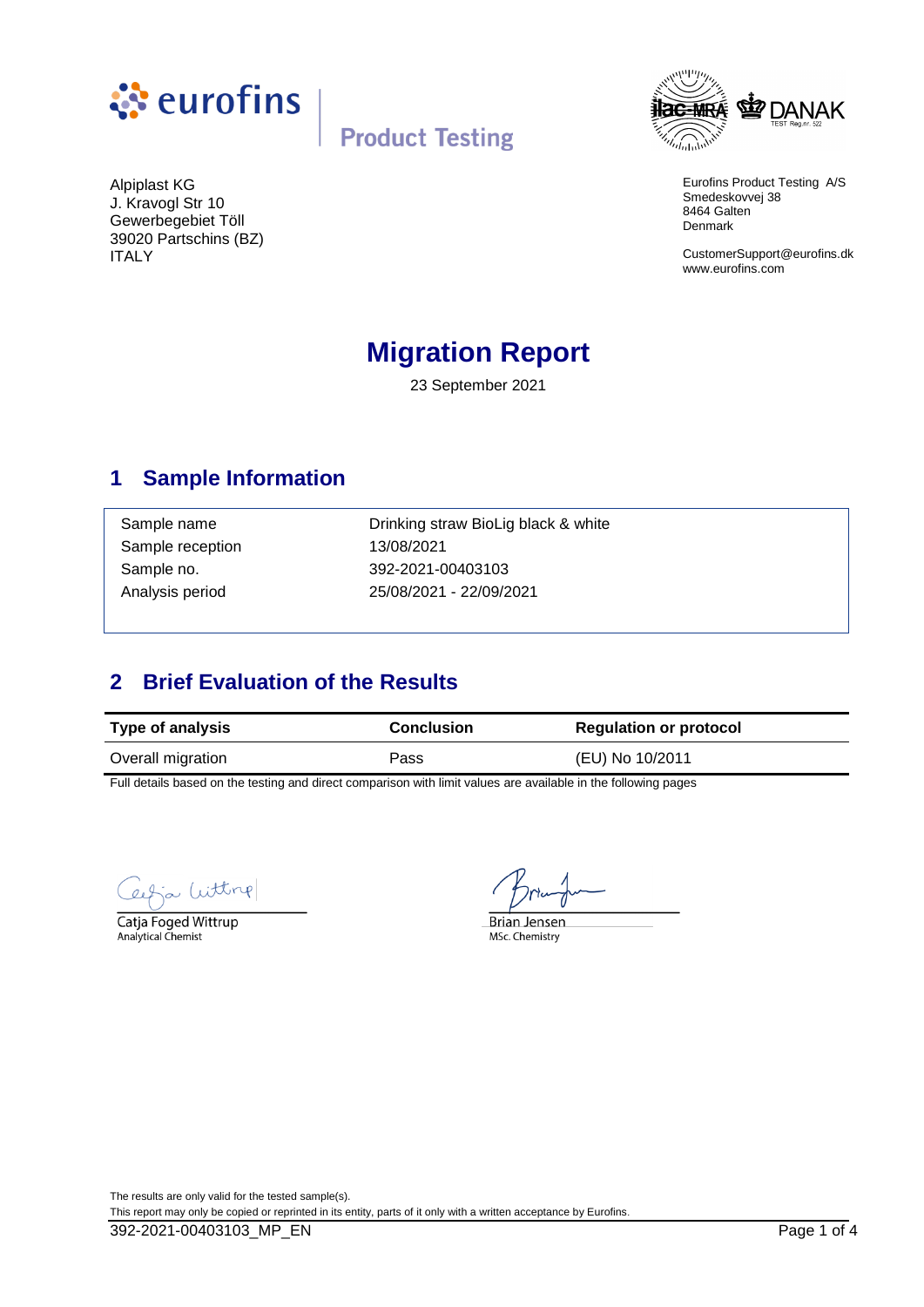



# **3 Applied Test Methods**

#### **3.1 General Test References**

| <b>Method</b>         | <b>Parameter</b>                      | Analysis principle                                    | <b>LOD</b>             | $Um$ $\%$ |
|-----------------------|---------------------------------------|-------------------------------------------------------|------------------------|-----------|
| NMKL 86¤ <sup>1</sup> | Aerobic Plate Count 30°C              | E-Cultural technique<br>(non-chromogenic media)       | 10 $ctu/g$             |           |
| NMKL 98¤ <sup>1</sup> | Yeasts & Moulds                       | E-Cultural technique<br>(non-chromogenic media)       | 10 $ctu/g$             |           |
| EN 1186-3:2002        | Preparation for migration             | Exposure to 3% acetic acid by total<br>immersion      |                        |           |
| EN 1186-1:2002        | Overall migration into 3% acetic acid | Gravimetry                                            | 1 $mq/dm^2$            | 20%       |
| EN 1186-3:2002        | Preparation for migration             | Exposure to 50% ethanol by total<br>immersion         |                        |           |
| EN 1186-1:2002        | Overall migration into 50% ethanol    | Gravimetry                                            | 1 mg/dm <sup>2</sup>   | 20%       |
| EN 1186-3:2002        | Preparation for migration             | Exposure to demineralised water by<br>total immersion |                        |           |
| EN 1186-1:2002        | Overall migration into water          | Gravimetry                                            | 1 mg/dm <sup>2</sup>   | 20%       |
| EN 1186-2:2002        | Preparation for migration             | Exposure to olive oil by total immersion              |                        |           |
| EN 1186-1:2002        | Overall migration into olive oil      | Gravimetry                                            | $2$ mg/dm <sup>2</sup> | 30%       |

#### **3.2 Test Conditions**

| <b>Simulant</b>     | <b>Technique</b> | Area exposed         | <b>Volume</b><br>(Simulant) | <b>Migration Conditions</b> |
|---------------------|------------------|----------------------|-----------------------------|-----------------------------|
|                     |                  | $\lceil dm^2 \rceil$ | [ML]                        |                             |
| 3% acetic acid      | Immersion        | 1.9                  | 100                         | 24 Hours at 40°C            |
| 50% ethanol         | Immersion        | 1.9                  | 100                         | 24 Hours at 40°C            |
| Demineralised water | Immersion        | 1.9                  | 100                         | 24 Hours at 40°C            |
| Olive oil           | Immersion        | 2.0                  | 100                         | 24 Hours at 40°C            |

l

- 
- LOD: Limit of detection LOQ: Limit of quantification
- <: Less than n.d: Not detected >: Greater than n.m: Not measurable

<sup>1</sup> Eurofins Steins Laboratorium A/S : DS EN ISO/IEC 17025 DANAK 222

<sup>\*:</sup> Not accredited ¤: Internal test method

Um(%): The expanded uncertainty Um(%) equals 2 x RSD%. For further information please visit www.eurofins.dk/uncertainty The results are only valid for the tested sample(s).

This report may only be copied or reprinted in its entity, parts of it only with a written acceptance by Eurofins.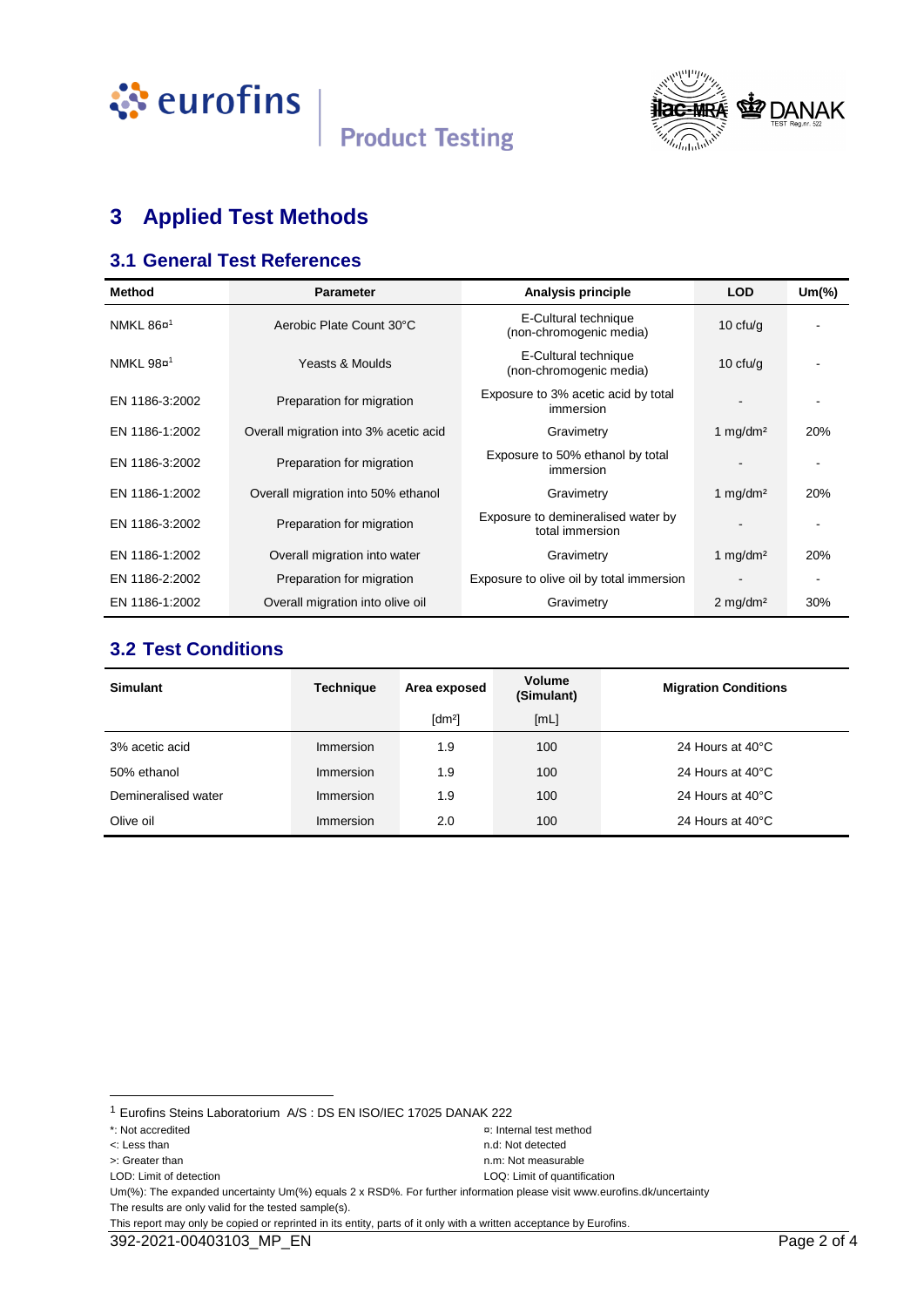



#### **4 Results**

#### **4.1 Overall migration**

| <b>Simulant</b>            | Single determinations |                       |                       | Average               | <b>OML</b> value      |
|----------------------------|-----------------------|-----------------------|-----------------------|-----------------------|-----------------------|
|                            | [mg/dm <sup>2</sup> ] | [mg/dm <sup>2</sup> ] | [mg/dm <sup>2</sup> ] | [mg/dm <sup>2</sup> ] | [mg/dm <sup>2</sup> ] |
| 3% acetic acid             | $\leq 1$              | < 1                   | < 1                   | $\lt$ 1               | 10                    |
| 50% ethanol                | $<$ 1                 | < 1                   | $<$ 1                 | $\lt$ 1               | 10                    |
| <b>Demineralised water</b> | $<$ 1                 | < 1                   | $<$ 1                 | $\lt$ 1               | 10                    |
| Olive oil                  | < 2                   | < 2                   | < 2                   | $\lt 2$               | 10                    |

#### **4.2 Microbial Analysis**

| Parameter                  | <b>Result</b> |
|----------------------------|---------------|
|                            | [ctu/g]       |
| Aerobic Plate Count 30°C   | 20            |
| <b>Yeasts &amp; Moulds</b> | 10            |

#### **5 Summary and Evaluation of the Results**

The results for overall migration **are below** the threshold value of 10 mg/dm².

Consequently, the product tested **complies** with the requirements in Commission Regulation (EU) No 10/2011 with amendments up to and including Commission Regulation (EU) 2020/1245 on plastic materials and articles intended to come into contact with food for the above mentioned test conditions.

#### **5.1 Decision Rules**

Eurofins Product Testing A/S, declare statement of conformity based on the "Binary Statement for Simple Acceptance Rule" described in ILAC's "Guidelines on decision Rules and Statements of Conformity" ILAC-G8:09/2019.

This means that results above the detection limit are always reported with two significant digits. Results are evaluated with the same number of significant digits as the corresponding limit values, and conformity is based on results being less than or equal to limit values.

For further information please visit www.eurofins.dk/product-testing/om-os/beslutningsregler/

\*: Not accredited ¤: Internal test method <: Less than n.d: Not detected >: Greater than next measurable than  $n \times 1$  is the measurable measurable n.m: Not measurable LOD: Limit of detection LOD: Limit of detection LOD: Limit of quantification Um(%): The expanded uncertainty Um(%) equals 2 x RSD%. For further information please visit www.eurofins.dk/uncertainty The results are only valid for the tested sample(s). This report may only be copied or reprinted in its entity, parts of it only with a written acceptance by Eurofins.